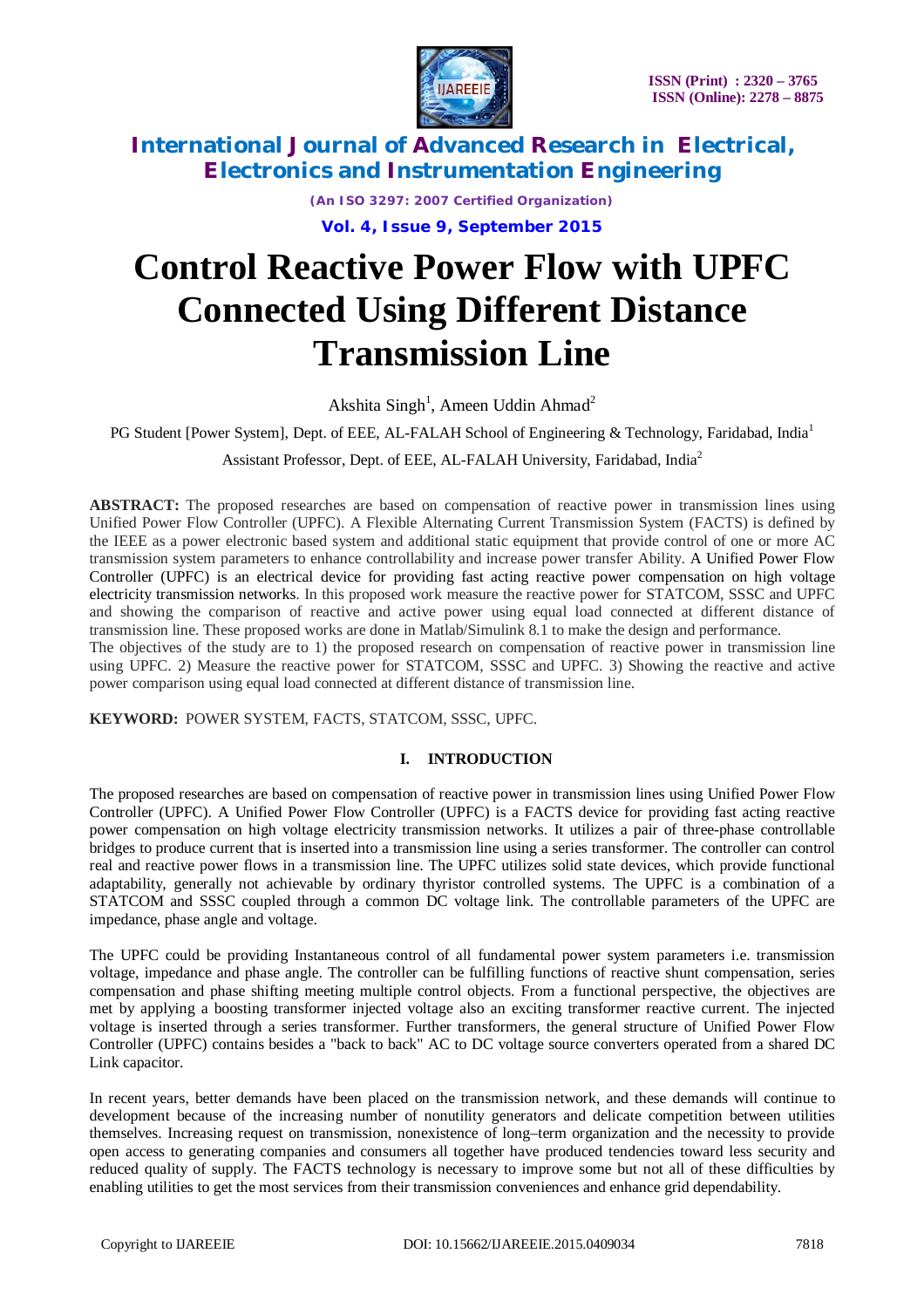

*(An ISO 3297: 2007 Certified Organization)*

### **Vol. 4, Issue 9, September 2015**

Due to expand in power demand modern power system networks are being operated under importantly stressed conditions. This has resulted into the difficulty in conference reactive power necessity, especially under contingencies and hence maintaining the bus voltage within acceptable limits [1]. Voltage instability in the system normally occurs in the form of a progressive decay in voltage magnitude at some of the buses a possible result of voltage instability is loss of burden in an area or tripping of transmission lines and additional component by their protective system leading to cascaded outages and voltage collapse in the system [2, 3].

Power flow among two buses of the lossless transmission line is specified by:

$$
P_{ij} = \frac{V_i V_j}{X_{ij}} \sin \delta_{ij}
$$

Where  $V_i$  and  $\delta_i$  are the i<sup>th</sup> bus voltage magnitude and angle, Vj and  $\delta j$  are the j<sup>th</sup> bus voltage magnitude and angle, Xij is the line reactance. Thus, from the equation it is clear that the power flow is a utility of transmission line impedance, the magnitude of sending end and receiving end voltage and the phase angle between voltages. Control the real and reactive power flow in the transmission line is likely by controlling one or a blend of the power flow arrangements. The bus voltage, line impedance as well as phase angle in the power system can be controlled quickly and flexibly with FACTS technology such as Static Var Compensator, Static Synchronous Condenser, Static Synchronous Series Compensator and Unified Power Flow Controller etc.

#### **II. UNIFIED POWER FLOW CONTROLLER (UPFC)**

The Unified Power Flow Controller (UPFC) concept was suggested by Gyugyi in 1991. The Unified Power Flow Controller (UPFC) was invented for the real time control and dynamic compensation of AC transmission systems, providing multifunctional adaptability required to solve many of the difficulties facing the power delivery industry. The Unified Power Flow Controller (UPFC) is capable to control, simultaneously or individually, all the parameters (i.e. voltage, impedance and phase angle) affecting power flow in the transmission line.

The main reason for the wide spreads of UPFC are its capability to power flow bidirectional maintaining well regulated DC voltage, workability in the wide range of effective conditions. This FACTs implement consolidates the two factors of two different FACTS devices static synchronous compensator and static synchronous series compensator. Essentially these devices are voltage source converters (VSC's). The UPFC is the most important part of synchronous voltage source (SVS). The SVS normally exchange both reactive and active power with the transmission system. Honestly speaking an SVS is capable to generate only the reactive power exchanged, the active power must be supplied to it, or absorbed from it, by an acceptable power supply or link.

A Unified Power Flow Controller (UPFC) is an electrical device for provide quick acting reactive power recompense on high voltage electricity transmission networks. The Unified Power Flow Controller (UPFC) is a versatile flexible alternating current transmission system (FACTS) device which can be used to control active and reactive power flows in a transmission line. It utilizes a pair of three-phase controllable bridges to create current that is inserted into a transmission line using a series transformer. The UPFC utilises solid state devices, which provide functional flexibility, generally not achievable by conventional thyristor controlled systems. The UPFC is a blend of a static synchronous compensator (STATCOM) and a static synchronous series compensator (SSSC) coupled through a common DC voltage link. The UPFC concept was defined in 1995 by L. Gyugyi of Westinghouse [4].

#### **III. STATIC SYNCHRONOUS COMPENSATOR (STATCOM)**

A static synchronous compensator (STATCOM) is also known as "static synchronous condenser" (STATCON) is a regulating device utilized on alternating current electricity transmission networks. It is based on a power electronics voltage source converter and can act as either a source or sink of reactive AC power to an electricity network. If connected to a source of power it can also provide real AC power. It is a member from the FACTS controller of devices. Generally a STATCOM is installed to support electricity networks that require a poor power factor and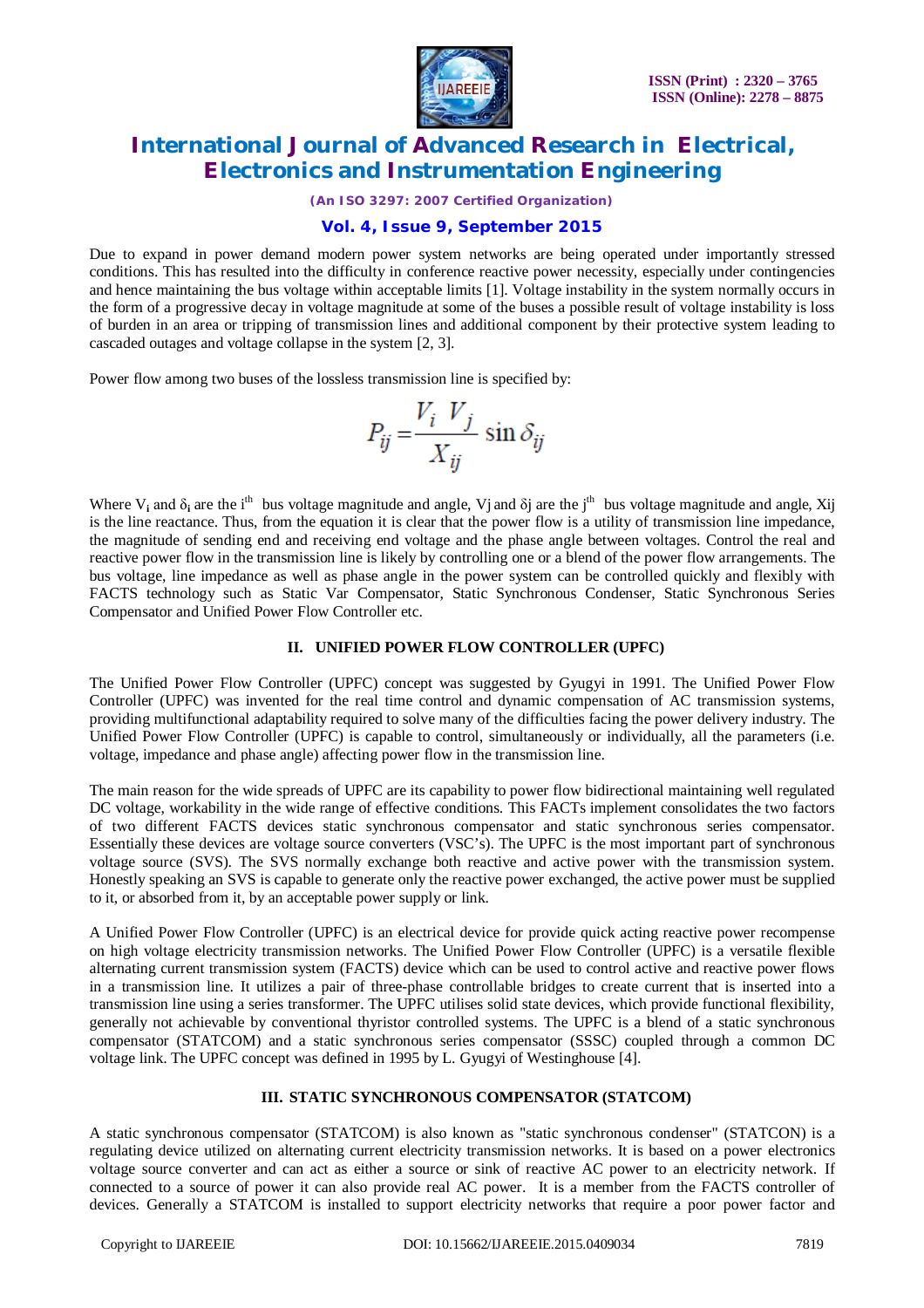

*(An ISO 3297: 2007 Certified Organization)*

### **Vol. 4, Issue 9, September 2015**

frequently poor voltage regulation. There are nevertheless, additional uses, the most well-known utilization is for voltage stability. STATCOM is a Static synchronous generator operated as a shunt-connected static var compensator whose capacitive or inductive output current can be controlled independent of the ac system voltage. A STATCOM is a voltage source converter (VSC) based device, with the voltage source behind a reactor. The voltage source is generated from a DC capacitor and consequently a STATCOM has very little active power ability. However its active power ability can be increased if a suitable energy storage device is connected across the DC capacitor [5, 6].

### **IV. STATIC SYNCHRONOUS SERIES COMPENSATOR (SSSC)**

Static synchronous series compensator (SSSC) is a series compensator of FACTS family. It injects an almost sinusoidal voltage with variable amplitude. It is equivalent to an inductive or a capacitive reactance in series with the transmission line. The heart of SSSC is a voltage source inverter (VSI) that is supplied by a DC storage capacitor. With no outside DC link, the inserted voltage has two parts: the fundamental part is in quadrature with the line current and emulates an inductive or capacitive reactance in series with the transmission line, and a small part of the injected voltage is in phase with the line current to cover the losses of the inverter. When the inserted voltage is leading the line current, it will emulate a capacitive reactance in series with the line, producing the line current as well as power flow through the line to increase. When the immunized voltage is lagging the line current, it will emulate an inductive reactance in series with the line, generating the line current as well as power flow through the line to reduce [7].

The SSSC is a solid-state voltage source inverter coupled with a transformer, is connected in series with a transmission line. An SSSC injects an almost sinusoidal voltage, of variable magnitude, in series with a transmission line. This injected voltage is almost in quadrature with the line current, thereby emulating an inductive or a capacitive reactance in series with the transmission line. The emulated variable reactance, inserted by the injected voltage source, influences the electric power flow in the transmission line [8].

#### **V. LITERATURE REVIEW**

The Unified Power Flow Controller (UPFC) is a original power transmission controller. The UPFC provides a full dynamic controller of transmission parameters voltage, line impedance and phase angle. This paper presents a useful tool for power functions engineers to evaluate the application of the UPFC, its effect on their power system and what would be the shunt and series ratings. This paper provides sets of equations for a system including the UPFC and an equal two bus power system [9].

The development and procedure of interlinked large power systems is becoming difficult. The power transfer proficiency of long transmission lines is usually limited by large signals capability. Economic factors such as the high cost of long lines and income from the delivery of additional power give strong intensive to explore all economically and technically reasonable means of raising the stability limit. The development of effective methods is to use transmission systems at their maximum thermal capability. In this paper a Simulink Model is considered with UPFC model to assess the performance of a single and double transmission line systems (6.6/22) kV. The UPFC model is a member of the FACTS controller with very attractive features and it is a solid state controller which can be used to control real and reactive power flow in a transmission line. In the simulation study, the UPFC model facilitates the real time control and active compensation of AC transmission system. It provides the necessary functional flexibility required for solving the difficulties faced by the utility industry. It should be considered as real and reactive power compensation, capable of individually controlling voltage profile as well as the real and reactive powers in the line. The simulation model is verified for single and double transmission line systems with and without UPFC model in MATLAB / SIMULINK environment [10].

The unified power flow controller (UPFC) is one of the most favorable Flexible AC Transmission Systems (FACTS) devices used for the load flow control. Real-time optimization of location and parameters for UPFCs is an important subject when the given number of UPFCs is applied to the power system with the purpose of increasing system load ability. This paper presents a mathematical model about optimal location and parameters of UPFCs to maximize the system load ability subject to the transmission line capacity limits and specified voltage level. An improved computational intelligence methodology: self-adaptive evolutionary programming (SAEP) is used to solve the nonlinear programming problem offered above for improved accuracy. Case studies of the IEEE 30- and 118-bus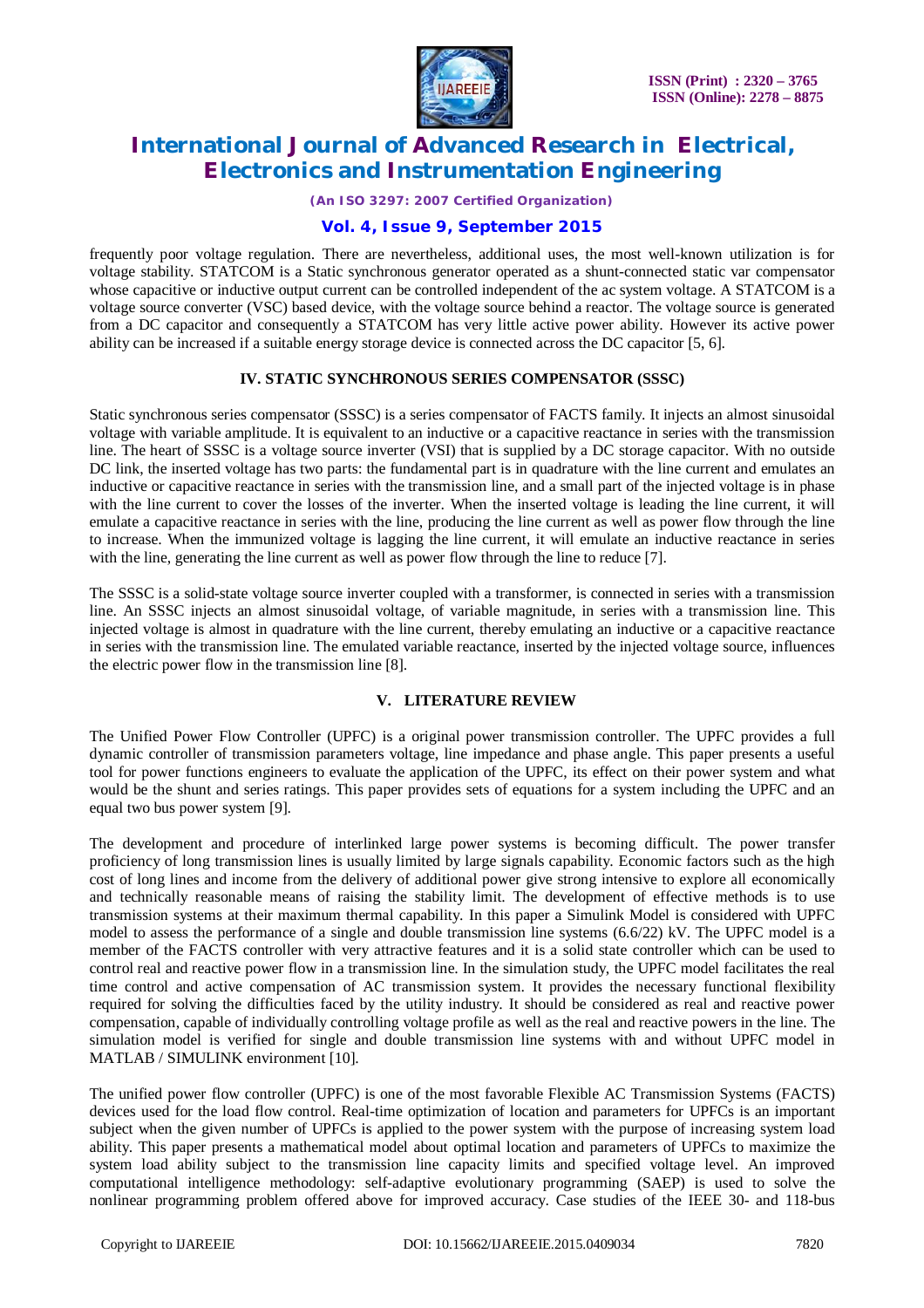

*(An ISO 3297: 2007 Certified Organization)*

### **Vol. 4, Issue 9, September 2015**

systems using the proposed model and technique prove that the proposed mathematical model is corrective and efficient. Moreover, steady-state performance of power system can be successfully enhanced due to the optimal location and parameters of UPFCs [11].

Many researchers have proposed different methodologies of installing UPFC in power systems [11, 12, and 13]. The concepts of characteristics have been broadly reported in the writings [13].The UPFC has been researched broadly and many research objects dealing with UPFC modeling, analysis, control and request have been published in the modern years. A mathematical model of UPFC has been industrialized to study steady state characteristics using state space calculations without considering the effects of converters including the dynamics of generator [14, 15]. The execution of UPFC has been reported by planning a series converter with conventional controllers [16, 17].The real and reactive power flow in transmission lines can be control by pair of back to back power electronics inverters. This configuration is calling UPFC. The operation of a UPFC using a control strategy, which is based on D-Q access theory is presented by simulation and observed result [17].

Numerous power converter topologies have been suggested for the implementation of FACTS devices such as multi pulse converter like 24 pulses and 48 pulses and multilevel inverters [18, 19, 20].The benefits and limits of high power converters have been debated [21].In [22] the dynamic control of UPFC has been analyzed with six pulse converter utilizing switching level model. Their proposed technique objectives at to control the real and reactive power flow in the transmission lines, by successfully fluctuating the firing angle of shunt converter and modulation index of the series converter.[Limyingcharoen et al] examined the mechanism of three control plan of a UPFC in enhancing power system damping [23]. A current inserted UPFC model for improving power system dynamic performance was industrialized by Meng [24] where a UPFC was represented by an equivalent circuit using a shunt current source and a series voltage source [25].

Fujita et al [26] investigated the high frequency power fluctuations convinced by a UPFC. Different algorithms have been suggested to increase the power flow controller with UPFC in power transmission systems [27].Different situation studies have been supported on normal bus network. Baskar et. al. advises a technique to control the real as well as reactive power in the transmission line by the two legs three phase converters built on UPFC. In this paper dynamic control of UPFC has considered with two leg three stage converters by switching level model with linear and nonlinear burden. They propose that the UPFC with their suggested controller effectively increase the real as well as reactive power flow and develop voltage profile for the duration of the transient situations in the power transmission systems [28].

#### **VI. RESULT ANALYSIS**

The comparison of reactive power in transmission lines using UPFC research done in Matlab (Simulink 8.1). Here we have used power system library tool to design our research. After making the design the models simulated the model and generate all the necessary result. In this section, showing the Simulink block diagram and generated graph of the proposed research.

#### **i. A Static Synchronous Compensator (STATCOM)**

A STATCOM is a voltage source converter (VSC)-based device, with the voltage source behind a reactor. The voltage source is created from a DC capacitor and therefore a STATCOM has very little active power capability. However, its active power capability can be increased if a suitable energy storage device is connected across the DC capacitor. The STATCOM are complete with all these model and every block have an own role of functionality. The measurement block gives the value of basic parameter of voltage and current. Voltage regulator regulated the voltage and makes it efficient use for the complete model. The current regulator used for current regulation and each and every model are connected to each other. The STATCOM are the part of the UPFC Controller.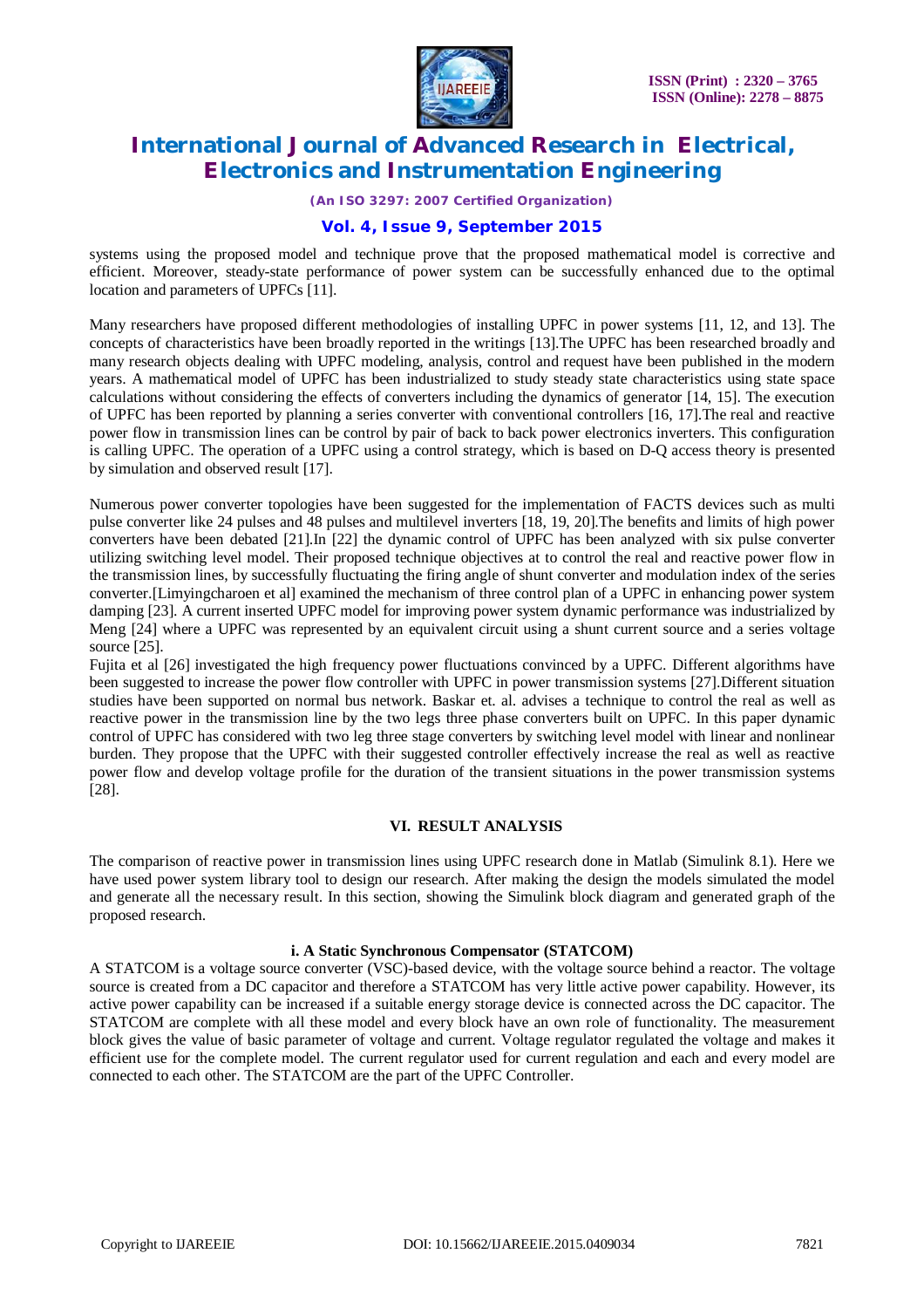

*(An ISO 3297: 2007 Certified Organization)*





Figure 1: A complete model of static synchronous compensator (STATCOM)

#### **ii. Static Synchronous Series Compensator (SSSC)**

Static Synchronous Series Compensator (SSSC) is a series compensator of FACTS family. It injects an almost sinusoidal voltage with variable amplitude. It is equivalent to an inductive or a capacitive reactance in series with the transmission line. The heart of SSSC is a VSI (voltage source inverter) that is supplied by a DC storage capacitor.

The SSSC is also the part of the UPFC Controller and it's completed using such small-small block diagrams. These block make SSSC controller working complete here measurement works same a STATCOM. The complete block diagrams of SSSC are mention in (Figure. 2).



Figure 2: A complete model of Static Synchronous Series Compensator (SSSC).

#### **iii. Series Controller**

A series controller in the UPFC, in this Simulink model we have used 48 pulse with 3 level inverter. The mathematical models of inverter are given in methodology. The workings of the inverter are used here for conversion of DC to AC. The Series UPFC Controller are used the PLL, measurement system, current regulator and firing pulse generator etc in (Figure. 3). All block are connected to each other and performing the combine output. In the Simulink all input and output are connected to each other. After using the output of these blocks we plot the output graphs.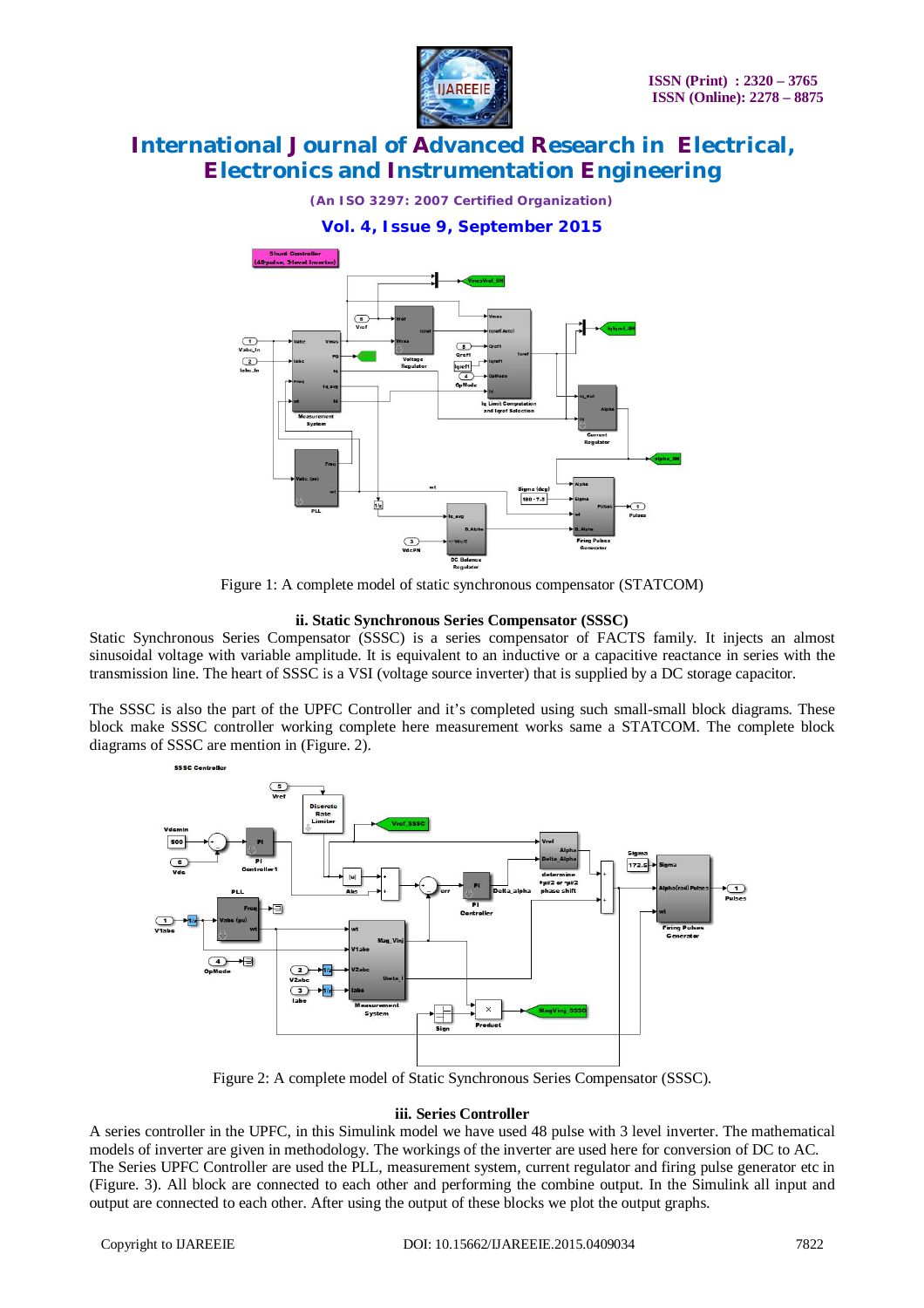

*(An ISO 3297: 2007 Certified Organization)*

### **Vol. 4, Issue 9, September 2015**



Figure 3: A complete model of Series Controller

#### **iv. Unified Power Flow Controller (UPFC)**

A Unified Power Flow Controller (UPFC) is used to control the power flow in a 500 kV transmission system. The UPFC located at the left end of the 239-km line L2, between the 500 kV Buses B1 and B2, is used to control the active and reactive powers flowing through bus B2 while controlling voltage at bus B1. It consists of two 100-MVA, threelevel, 48-pulse GTO-based converters, one connected in shunt at bus B1 and one connected in series between buses B1 and B2. The shunt and series converters can exchange power through a DC bus. The series converter can inject a maximum of 10% of nominal line-to-ground voltage  $(28.87kV)$  in series with line L2 (Figure. 4) & (figure. 5).

#### **Unified Power Flow Controller (UPFC)**



Figure 4: A complete model of Unified Power Flow Controller (UPFC)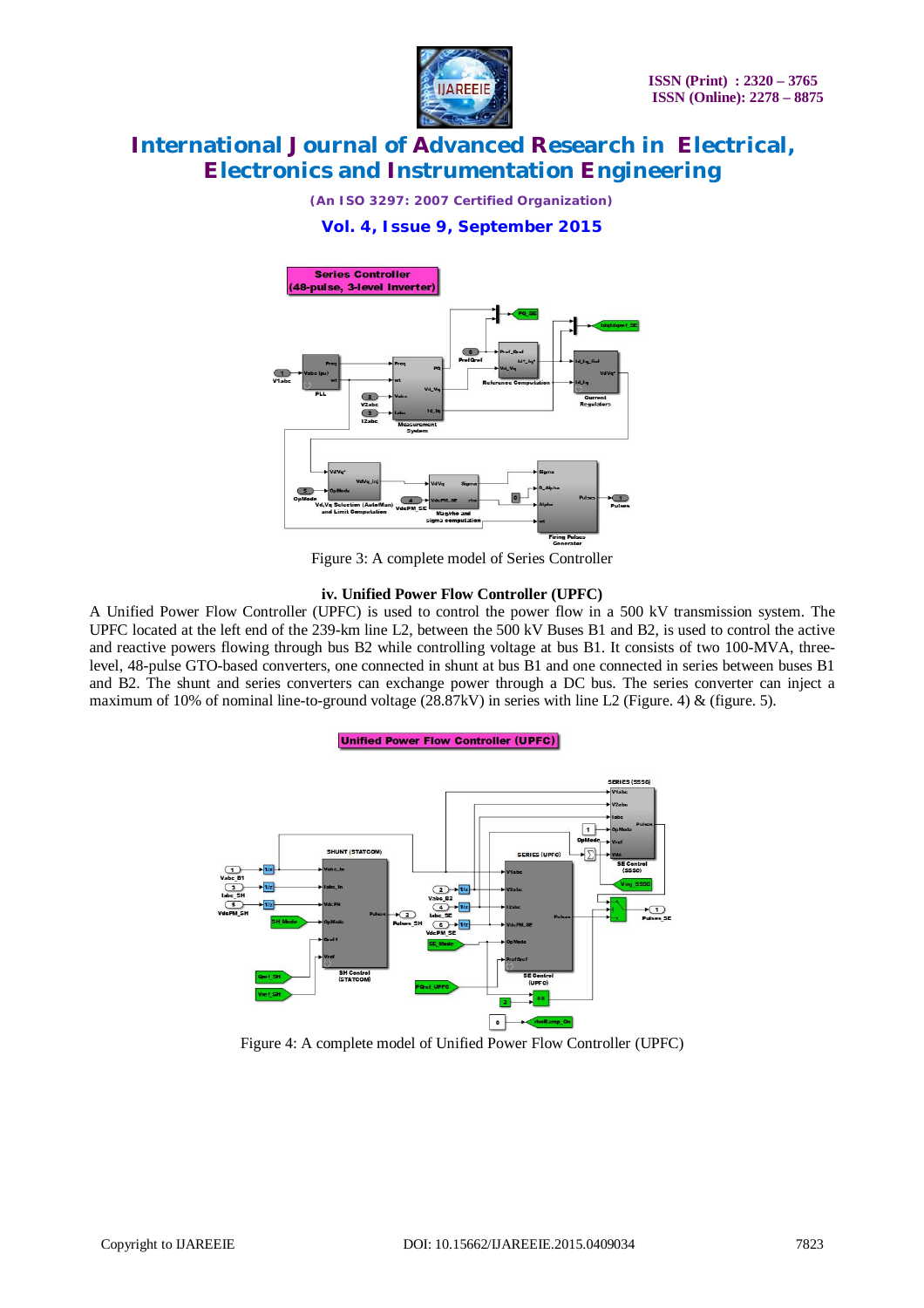

*(An ISO 3297: 2007 Certified Organization)*

### **Vol. 4, Issue 9, September 2015**



Figure 5: A complete model of proposed research of Unified Power Flow Controller (UPFC).

This pair of converters can be operated in three modes:-

Unified Power Flow Controller (UPFC) mode, when the shunt and series converters are interconnected through the DC bus, When the disconnect switches between the DC buses of the shunt and series converter are opened, two additional modes are available: Shunt converter operating as a Static Synchronous Compensator (STATCOM) controlling voltage at bus B1 Series converter operating as a Static Synchronous Series Capacitor (SSSC) controlling injected voltage, while keeping injected voltage in quadrature with current. The mode of operation as well as the reference voltage and reference power values can be changed by means of the "UPFC GUI" block. The principle of operation of the harmonic neutralized converters is explained in another demo entitled "Three-phase 48-pulse GTO converter".

When the two converters are operated in UPFC mode, the shunt converter operates as a STATCOM. It controls the bus B1 voltage by controlling the absorbed or generated reactive power while also allowing active power transfer to the series converter through the DC bus. The reactive power variation is obtained by varying the DC bus voltage. The four three-level shunt converters operate at a constant conduction angle (Sigma= 180-7.5 = 172.5 degrees), thus generating a quasi-sinusoidal 48-step voltage waveform. When operating in UPFC mode, the magnitude of the series injected voltage is varied by varying the Sigma conduction angle, therefore generating higher harmonic contents than the shunt converter.

When the series converter operates in SSSC mode it generates a "true" 48-pulse waveform. The natural power flow through bus B2 when zero voltage is generated by the series converter (zero voltage on converter side of the four converter transformers) is P=+870 MW and Q=-70 Mvar. In UPFC mode, both the magnitude and phase angle and the series injected voltage can be varied, thus allowing control of P and Q. The UPFC controllable region is obtained by keeping the injected voltage to its maximum value (0.1 pu) and varying its phase angle from zero to 360 degrees

#### **Power control in UPFC mode**

Open the UPFC GUI Block Menu (figure 6). The GUI allows you to choose the operation mode (UPFC, STATCOM or SSSC) as well as the Pref/Qref reference powers and/or Vref reference voltage settings. Also, in order to observe the active response of the control system, the GUI allows you to specify a step change of any reference value at a specific time. Make sure that the operation mode is set to "UPFC (Power Flow Control)". The reference active and reactive powers are specified in the last two lines of the GUI menu. Initially, Pref=  $+8.7$  pu/100MVA ( $+870$  MW) and Oref=-0.6 pu/100MVA (-60 Mvar). At t=0.25 sec Pref is changed to  $+10$ pu ( $+1000$ MW). Then, at t=0.5 sec, Qref is changed to  $+0.7$  pu  $(+70$  Mvar).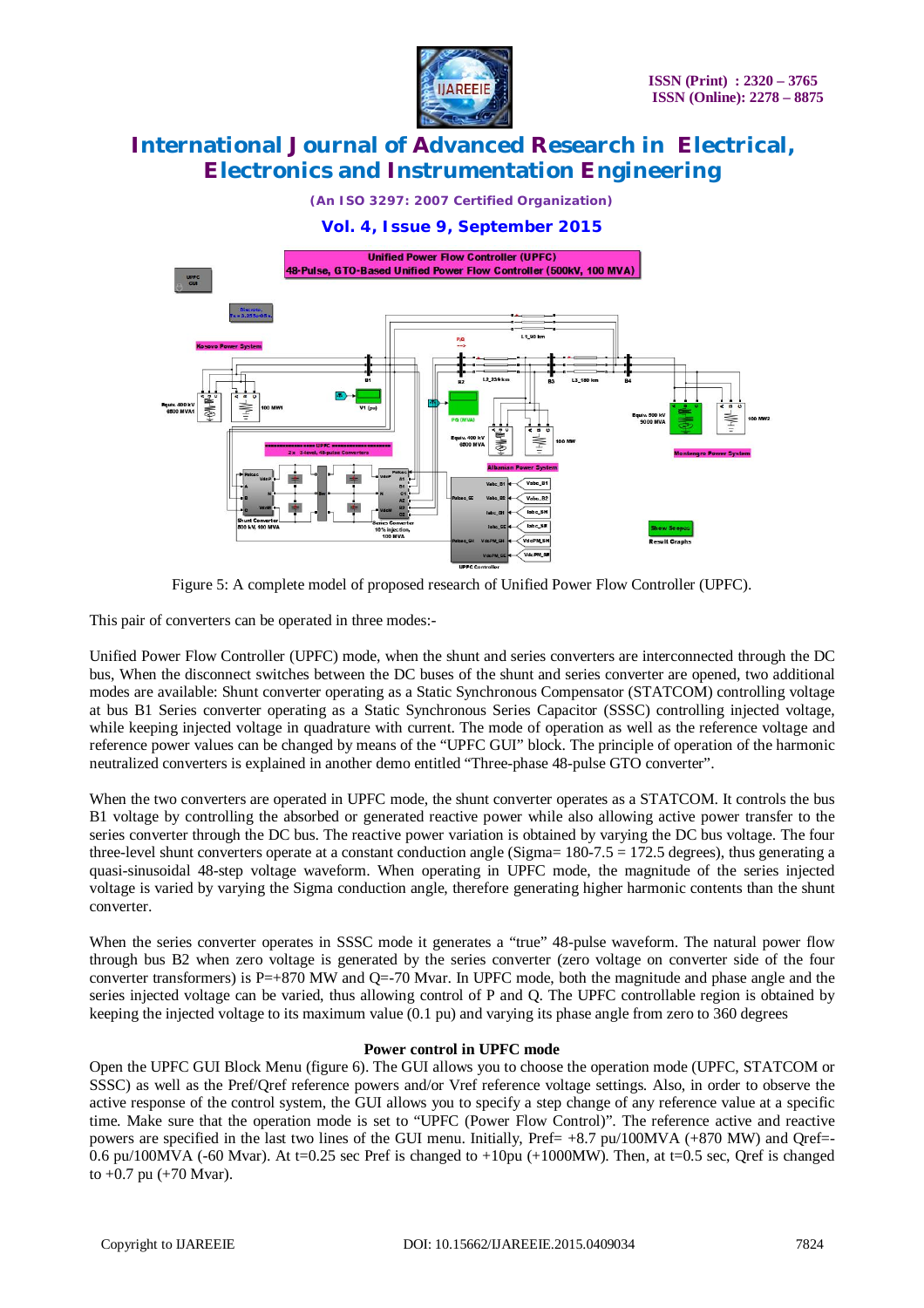

*(An ISO 3297: 2007 Certified Organization)*

### **Vol. 4, Issue 9, September 2015**

| h                                             | <b>Block Parameters: Subsystem1</b>                    | $\times$ |
|-----------------------------------------------|--------------------------------------------------------|----------|
| UPFC GUI (mask)                               |                                                        |          |
|                                               |                                                        |          |
| Parameters                                    |                                                        |          |
|                                               | Operation Mode: UPFC (Power Flow Control)              |          |
|                                               | STATCOM (Qref): [T1 T2 Q1 Q2]                          |          |
| $[0.3 \t0.5 +0.8 -0.8]$                       |                                                        |          |
| STATCOM Vref (pu): [ Initial Final StepTime ] |                                                        |          |
| $[1 1.005 0.3 *100]$                          |                                                        |          |
|                                               | SSSC Votage Injection (pu): [ Initial Final StepTime ] |          |
| [0.0 0.08 0.3]                                |                                                        |          |
|                                               | UPFC Pref (pu): [ Initial Final StepTime ]             |          |
| $[+8.7 +10 0.25]$                             |                                                        |          |
|                                               | UPFC Qref (pu): [ Initial Final StepTime ]             |          |
| $[-0.6 +0.7 0.5]$                             |                                                        |          |
|                                               |                                                        |          |
|                                               | OK<br>Cancel<br>Help<br>Apply                          |          |

Figure 6: UPFC GUI(Mask) Block Parameters

Run the simulation for 0.8 sec. Open the "Show Scopes" subsystem. Observe on traces 1 and 2 of the UPFC scope the variations of P and Q. After a transient period lasting approximately 0.15 sec, the steady state is reached (P=+8.7 pu; Q=-0.6 pu). Then P and Q are ramped to the new settings (P=+10pu Q=+0.7pu). Observe on traces 3 and 4 the resulting changes in P Q on the three transmission lines. The performance of the shunt and series converters can be observed respectively on the STATCOM and SSSC scopes. If you zoom on the first trace of the STATCOM scope, you can observe the 48-step voltage waveform Vs generated on the secondary side of the shunt converter transformers (yellow trace) superimposed with the primary voltage Vp (magenta) and the primary current Ip (cyan). The dc bus voltage (trace 2) varies in the 19kV-21kV range. If you zoom on the first trace of the SSSC scope, you can observe the injected voltage waveforms Vinj measured between buses B1 and B2.

#### **Var control in STATCOM mode**

In the GUI block menu, change the operation mode to "STATCOM (Var Control)". Make sure that the STATCOM references values (1st line of parameters, [T1 T2 Q1 Q2]) are set to [0.3 0.5 +0.8 -0.8]. In this mode, the STATCOM is operated as a variable source of reactive power. Initially, Q is set to zero, then at  $T1=0.3$  sec Q is increased to  $+0.8$  pu (STATCOM absorbing reactive power) and at T2=0.5 sec, Q is reversed to -0.8 pu (STATCOM generating reactive power).

Run the simulation and observe on the STATCOM scope the active response of the STATCOM. Zoom on the first trace around t=0.5 sec when Q is changed from  $+0.8$ pu to  $-0.8$ pu. When  $Q=+0.8$ pu, the current flowing into the STATCOM (cyan trace) is lagging voltage (magenta trace), indicating that STATCOM is absorbing reactive power. When Oref is changed from  $+0.8$  to  $-0.8$ , the current phase shift with respect to voltage changes from 90 degrees lagging to 90 degrees leading within one cycle. This control of reactive power is obtained by varying the magnitude of the secondary voltage Vs generated by the shunt converter while keeping it in phase with the bus B1 voltage Vp. This change of Vs magnitude is performed by controlling the dc bus voltage. When Q is changing from +0.8pu to -0.8pu, Vdc (trace 3) increases from 17.5 kV to 21 kV.

#### **Series voltage injection in SSSC mode**

In the GUI block menu change the operation mode to "SSSC (Voltage injection)". Make sure that the SSSC references values (3rd line of parameters) [Vinj\_Initial Vinj\_Final StepTime] are set to  $[0.0 0.08 0.3]$ . The initial voltage is set to 0 pu, then at t=0.3 sec it will be ramped to 0.8pu.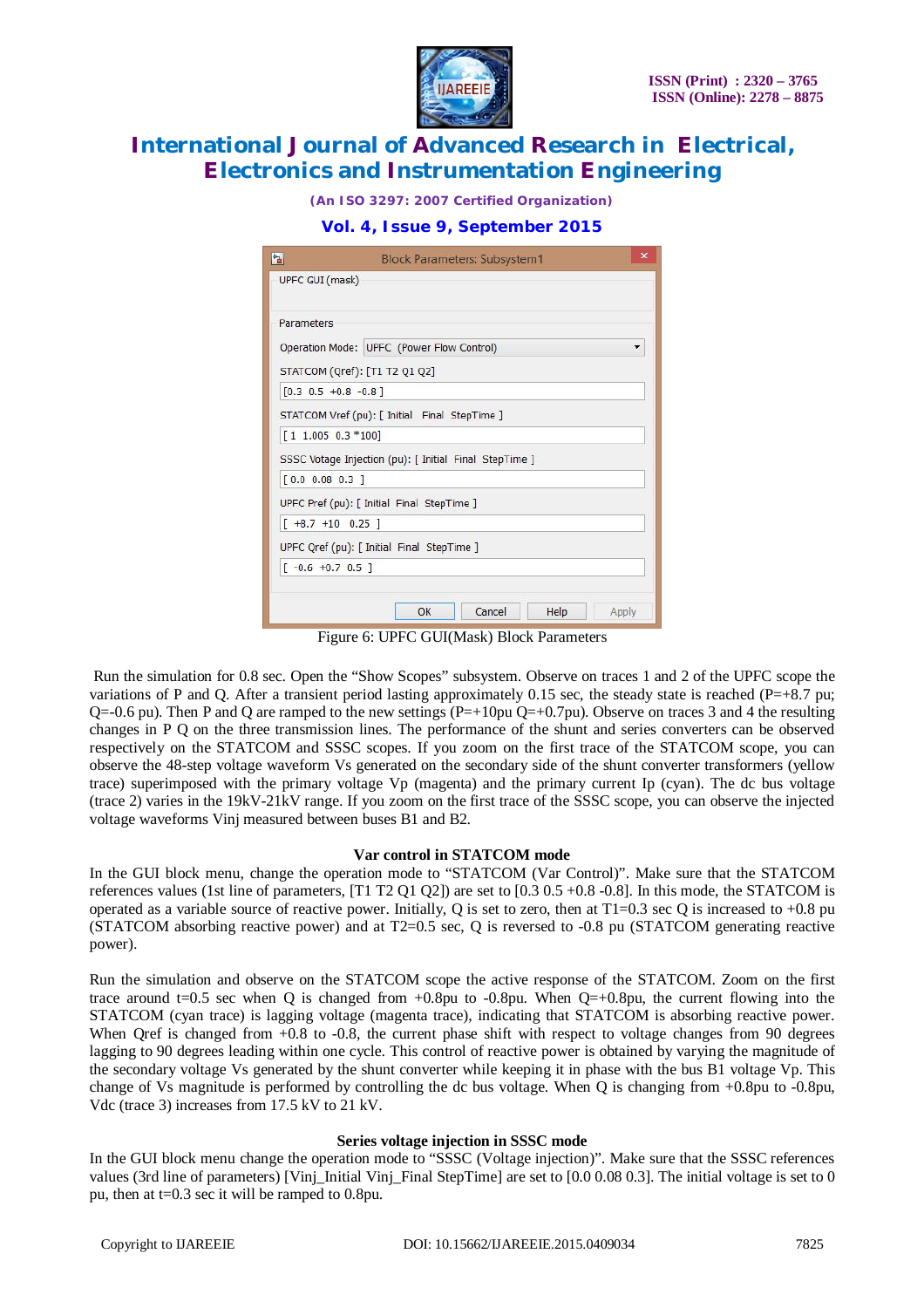

*(An ISO 3297: 2007 Certified Organization)*

### **Vol. 4, Issue 9, September 2015**

Run the simulation and observe on the SSSC scope the impact of injected voltage on P and Q flowing in the 3 transmission lines. Contrary to the UPFC mode, in SSCC mode the series inverter operates with a constant conduction angle (Sigma= 172.5 degrees). The magnitude of the injected voltage is controlled by varying the dc voltage which is proportional to Vinj (3rd trace). Also, observe the waveforms of injected voltages (1st trace) and currents flowing through the SSSC (2nd trace). Voltages and currents stay in quadrature so that the SSSC operates as a variable inductance or capacitance in (Figure 7).



Figure 7: A complete model of Data Acquisition for SSSC, STATCOM, and UPFC.

Every block has four waveform and these results are showing:-

1. In the given block we have taken a base voltage 400 kV with a load power 100 MW. The active powers are given by the load which is connected with a different power and different distance transmission line.

2. We have run this model at the initial time 10 (this time we can choose 0.001 to infinite). The simulation time is depending on the user, which time you want to run your simulation. The simulation time was depending on the model size, no of the scope and time graph.

3. After simulate the model we can see the graphs of UPFC, STATCOM, SSSC. All graph models we have declare inside the scopes model, open the scope and see all the connection which one we have made.

4. The Voltage Vs is generated on the secondary side of the shunt converter transformers in the (yellow trace) superimposed with the primary voltage Vp (magenta) and the primary current Ip (cyan).

5. The  $V_{dc}$  bus voltage (trace 2) varies in the 19kV-21kV range. If you zoom on the first trace of the SSSC scope, you can observe the injected voltage waveforms Vinj measured between buses B1 and B2.

6. When Q=+0.8pu, the current flowing into the STATCOM (cyan trace) is lagging voltage (magenta trace), indicating that STATCOM is absorbing reactive power. When Qref is changed from +0.8 to -0.8, the current phase shift with respect to voltage changes from 90 degrees lagging to 90 degrees leading within one cycle.

7. This control of reactive power is obtained by varying the magnitude of the secondary voltage Vs generated by the shunt converter while keeping it in phase with the bus B1 voltage Vp. This change of Vs magnitude is performed by controlling the dc bus voltage. When Q is changing from +0.8pu to -0.8pu, Vdc (trace 3) increases from 17.5 kV to 21 kV.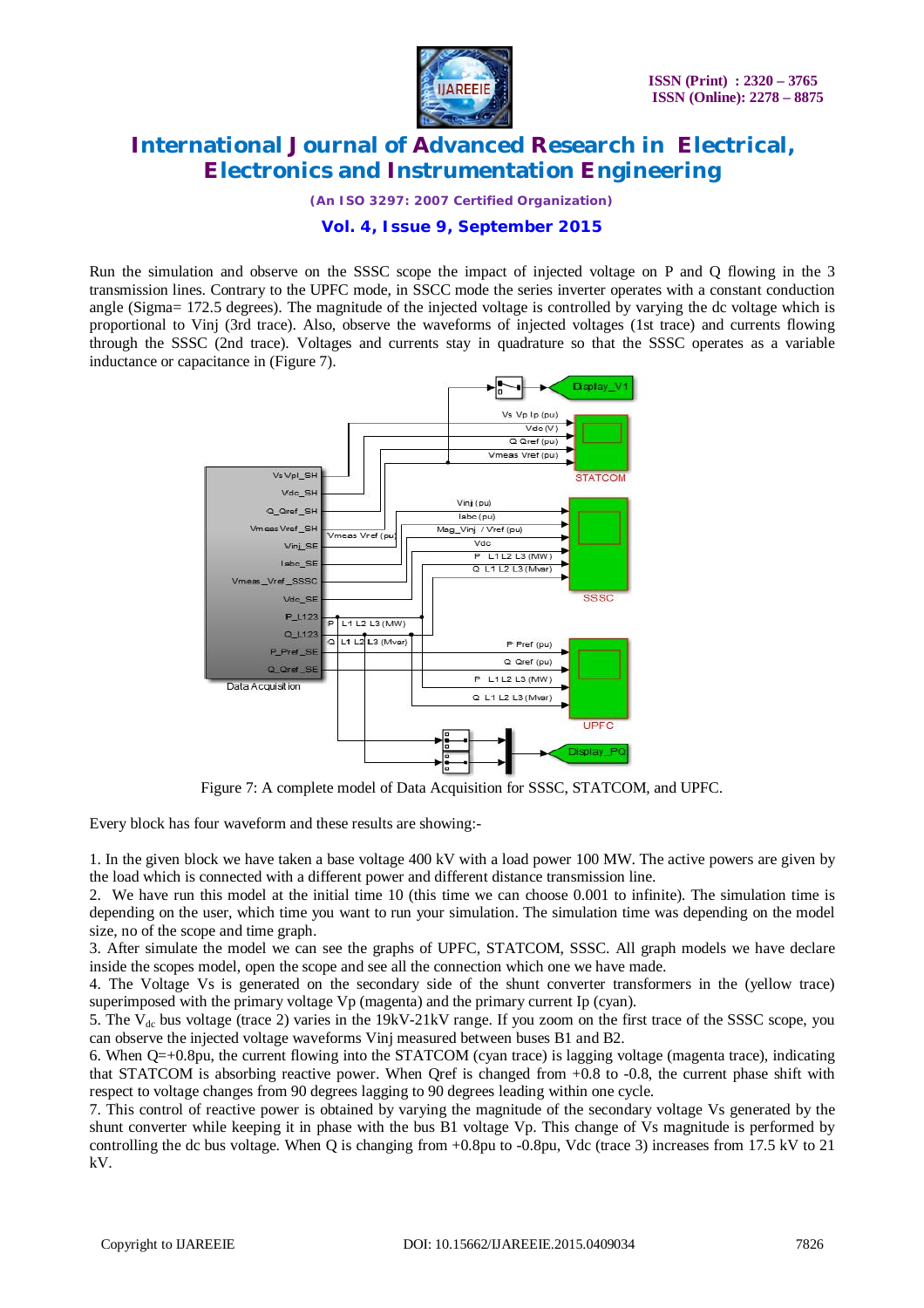

*(An ISO 3297: 2007 Certified Organization)*

### **Vol. 4, Issue 9, September 2015**

After completing the block diagram of compensation of reactive power in transmission line using UPFC. We generate the result of this model. Here we generate the result for STATCOM (Figure 8), SSSC (Figure 9) and UPFC (Figure 10).



Figure 8: An Output waveform for STATCOM



Figure 9: An output waveform for SSSC.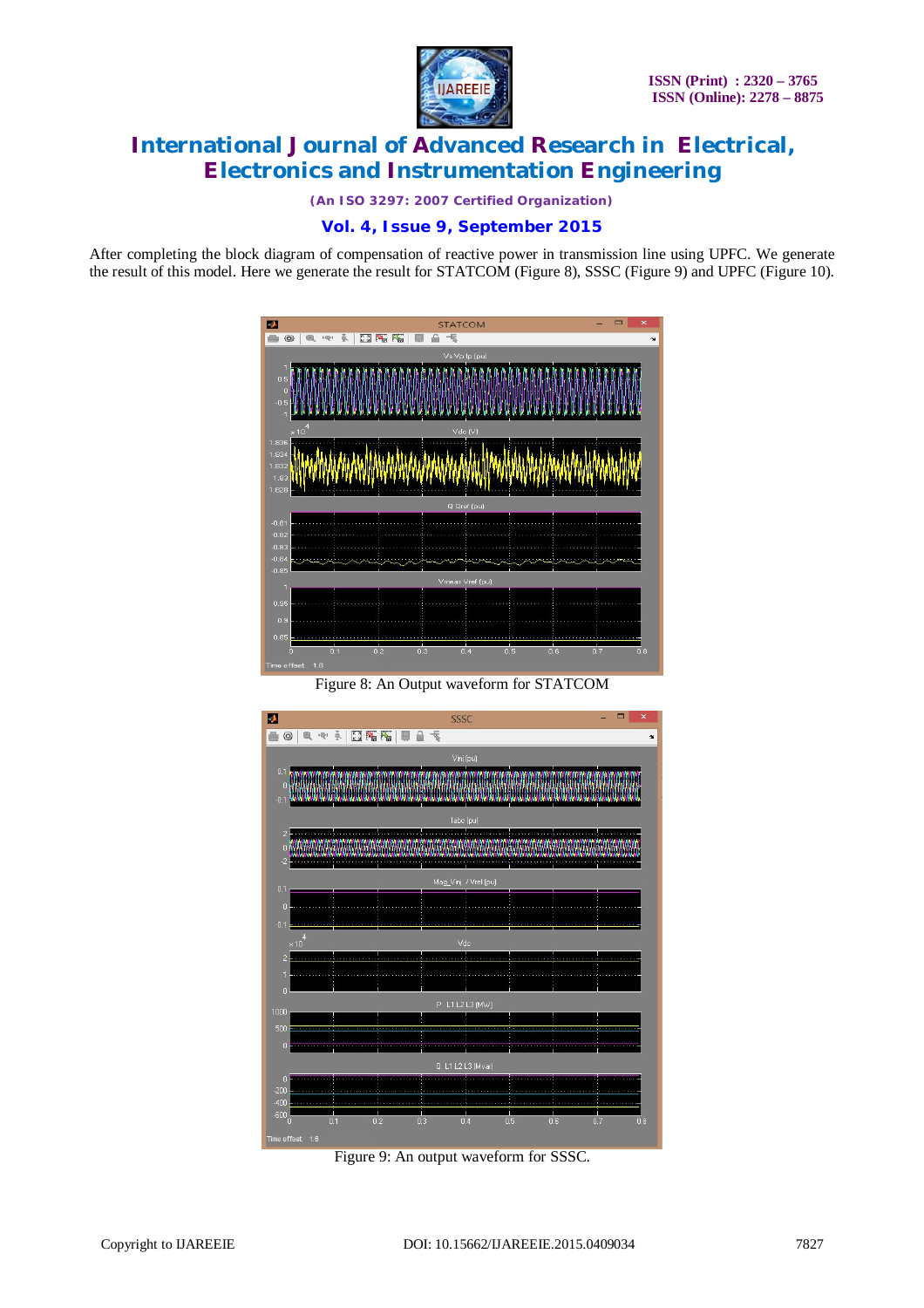



*(An ISO 3297: 2007 Certified Organization)* **Vol. 4, Issue 9, September 2015**

#### **VII.CONCLUSION**

These proposed research paper presents a platform here that can be used for FACTS controller studies. This paper presents the performance analysis of UPFC for improving the power quality in the conventional system and PI controller system. Simulation results show the effectiveness of the UPFC to control active and reactive powers. It has been found that there is reduction in the switching period and reduction in the value of the peak voltage during the switching period. The platform can be extended to study the advance controller with UPFC for improving power quality.

The three main aspect of this proposed research STATCOM, SSSC and UPFC. These three aspects are interconnected and performing well. UPFC are linked with STATCOM & SSSC and these are interlinked with the transmission line. The transmission lines are having a different distance, same load with two same base voltages and one upgraded base voltage, different load power (reactive power) with different voltage source. These permutations have generated the active and reactive power value; the reactive powers are greater than as the active power, it depend on the load and load voltage.

The comparison on between the STATCOM, SSSC and UPFC, have noticed the UPFC take much time to show the output like active and reactive power on the transmission line L1, L2  $\&$  L3 as compared to STATCOM  $\&$  SSSC. The UPFC has shown the active and reactive powers are almost similar on transmission line L1, L2 and L3 but UPFC has shown the smooth and sharpen change in all three active and reactive powers, the main difference is time offset. Here concluded the UPFC is better for comparison between the active and reactive power depends on the transmission line. The transmission line parameters are affected the power and its change in values.

#### **REFERENCES**

Figure 10: A complete output waveform for UPFC

<sup>1.</sup> Arup Rattan Bhowmik, Champa Nandi, "Implementation of Unified Power Flow Controller for power quality improvement", IJCTA.